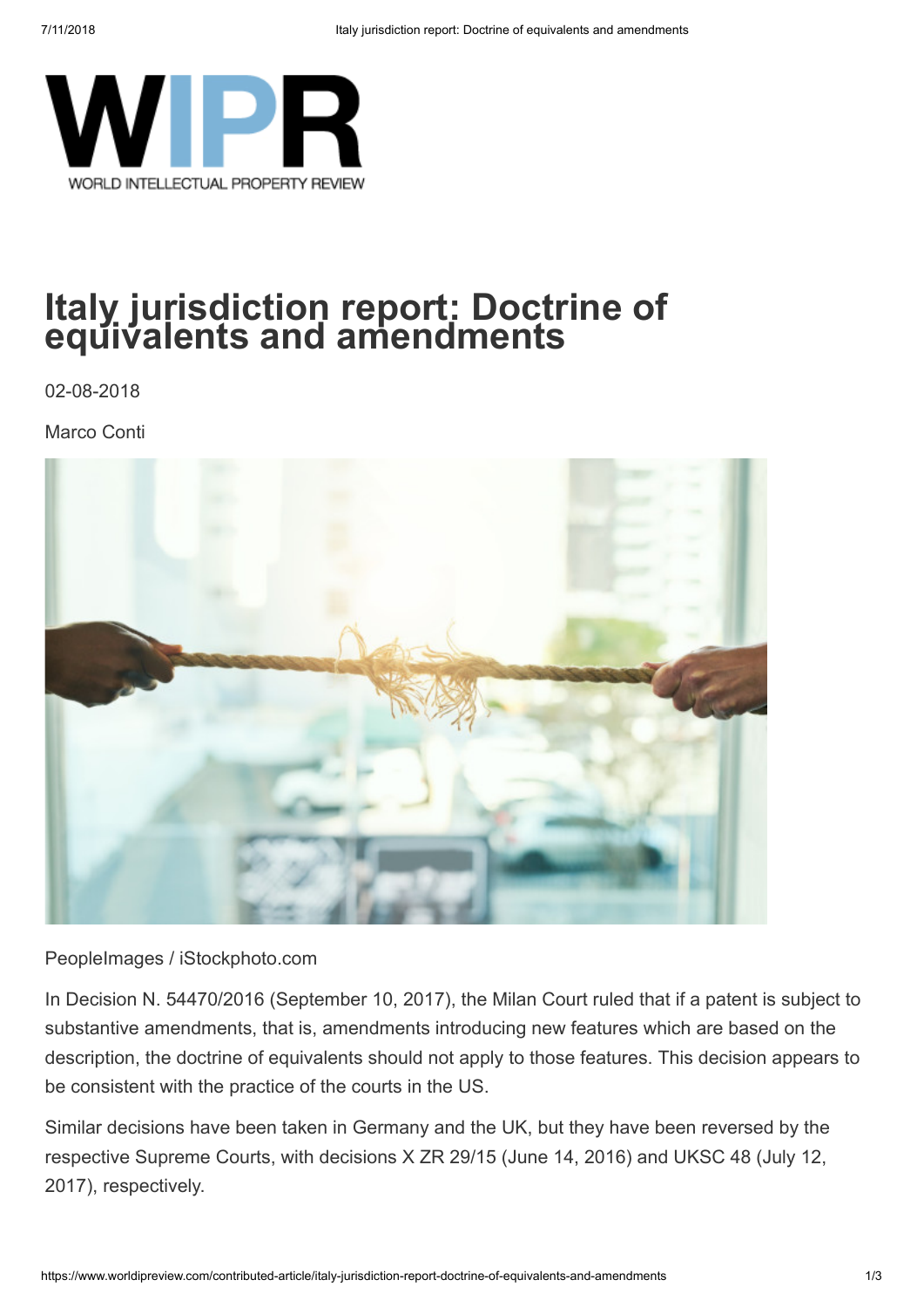A patent system must ensure a fair balance between the right of the inventor to enforce its patent rights and the need to secure legal certainty to the third parties. This concept is established in article 52 of the Industrial Property Code (CPI) and has corresponding provisions in the patent law of other countries.



In this context, the application of the doctrine of equivalents is an important advantage for the patentee. When assessing whether this advantage is unfair or inappropriate in cases of substantial amendments, one should consider those other factors that deeply impact the legal certainty for third parties: (i) the prohibition to broaden the scope of protection with a post-grant amendment, ruled, eg, by article 76(1)(c) CPI and article 123(3) EPC; and (ii) the prohibition to add fresh subject matter in any amendment with respect to the content of the application as filed, ruled eg, by article 76(1)(c) CPI and article 123(2) EPC.

Regarding the first factor, the prohibition to broaden the scope of protection with a post-grant amendment determines that, once a patent is granted, competitors have the possibility to study the claims and be assured that, if their technical solution falls outside the scope of the independent claims of the patent, they cannot be later found to infringe the patent.

Regarding the second factor, the harshness of the criterion for establishing whether an amendment has enough basis in the description may vary greatly from one country to another. Typically, in Europe the freedom for the patentee to amend the claims based on the description is severely limited, in light of ensuring legal certainly for third parties. Indeed, the situation is quite different in the US, where the applicant has plenty of freedom to fine-tune its claims to overcome the prior art cited against the patent.

## **Reacting to events**

Let us also consider the situation where the need arises for a patentee to amend the claims postgrant. Typically, such a need is generated by opposition before the European Patent Office or by a nullity action against the patent, often generated as a counterclaim. Under these circumstances, the patent is ordinarily challenged on the ground of prior art that the examiner did not consider, whereby the patentee did not have the chance to amend its patent during examination (in the absence of the prohibition to broaden the scope of the patent), to overcome these references.